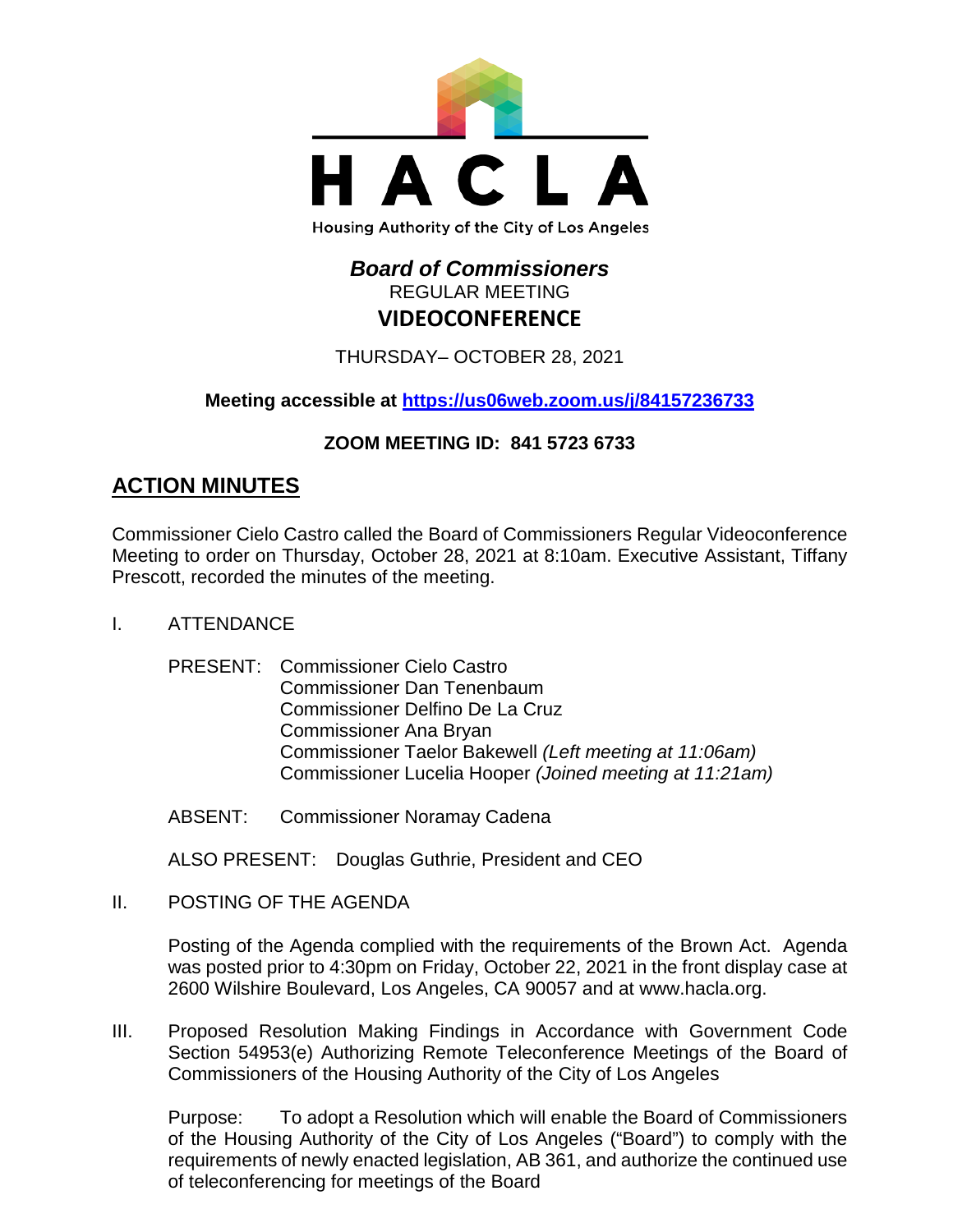Contact: James Johnson, General Counsel

Action: **APPROVED** Motioned: Commissioner Dan Tenenbaum Seconded: Commissioner Delfino De La Cruz

5 AYES, 0 NAYS, 2 ABSENT (Hooper/Cadena), Motion Carried

- IV. SPECIAL ORDER OF BUSINESS
	- 1. Recognition of Jesus Rivera, Kirk Gramer and Helen Medrano as Employees of the Month

#### V. PUBLIC COMMENT INSTRUCTIONS

#### **\****Please note special Videoconference Public Comment Instructions*

MEMBERS OF THE PUBLIC WHO WISH TO SPEAK ON ANY ITEM MAY PROVIDE COMMENTS VERBALLY DURING THE VIDEOCONFERENCE OR IN WRITING VIA EMAIL

- 1. **ORAL PUBLIC COMMENTS** WILL BE ACCEPTED DURING THE VIDEOCONFERENCE MEETING. TO SUBMIT ORAL PUBLIC COMMENT, YOU WILL NEED TO DOWNLOAD THE ZOOM ONLINE MEETING PLATFORM AVAILABLE AT WWW.ZOOM.COM OR CONNECT TO THE MEETING IN-BROWSER.
- If using a web browser, make sure you are using a current, up-to-date browser: Chrome 30+, Firefox 27+, Microsoft Edge 12+, Safari 7+. Certain functionality may be disabled in older browsers including Internet Explorer.
- OR, if using a smart phone, download the ZOOM application onto your phone from the Apple Store of Google Play Store and enter the meeting ID.
- Zoom requests that you enter a first and last name, which will be visible online and will be used to notify you that it is your turn to speak.
- When the Board Chair calls for the item on which you wish to speak, click on "Raise Hand" (or dial \*9 if using your phone for audio). Speakers will be notified shortly before they are called to speak by the Board Secretary. Mute all other audio before speaking, as using multiple devices can cause audio feedback.
- When called upon, unmute yourself using the screen controls (or dial \*6 if using your phone for audio). Please limit your remarks to two minutes. After the comment has been given, the microphone for the speaker's Zoom profile will be muted.
- Any person that does not adhere to the Public Comment Instructions provided herein will be dismissed from the meeting. The purpose of public comment is to allow the public to address the Board and the Board is interested in hearing from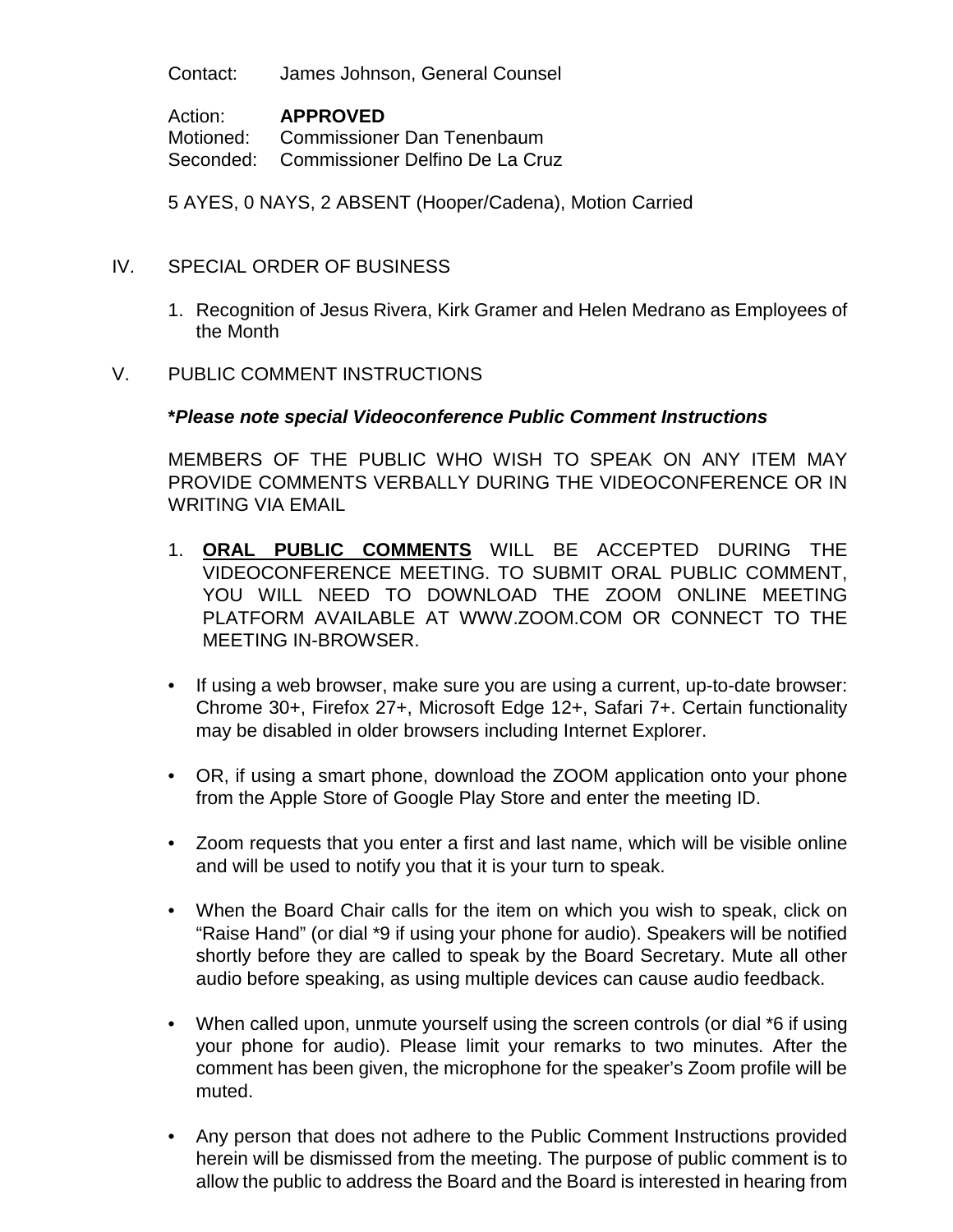members of the public, stakeholders, and interested parties. However, speakers are asked to exercise courtesy and consider the rights of other speakers by adhering to the Special Teleconference Public Comment Instructions and if possible, refrain from unnecessary interruptions or repetition in their comments.

• We ask that you only connect to the meeting using the App or In-Browser due to interpretation and language setting limitations.

## **ZOOM MEETING ID: 841 5723 6733**

2. **WRITTEN PUBLIC COMMENTS** MAY BE SUBMITTED TO THE BOARD SECRETARY BY EMAIL AT TIFFANY.PRESCOTT@HACLA.ORG. Although it is preferred for written comments to be submitted by Wednesday, October 27, 2021 at 12:00 P.M., we will accept written comments up to and during the meeting. Please make sure your email includes name, agenda item number, and address/organization for who you represent. We also ask that all comments be limited to 500 words or less. The secretary will provide all written comments to the Board for review and read each public comment into the record at the time the item is considered.

- VI. PRESIDENT AND CEO ADMINISTRATIVE REPORT
	- 1. Monthly Oral Report
- VII. BOARD BUSINESS ITEMS
	- A. Items for Discussion
		- 1. Proposed Resolution Authorizing an Application for \$650,000 in Measure A Grant Funds from the Los Angeles County Regional Park and Open Space District for Nickerson Gardens Courtyard Renovations

Purpose: The Strategic Initiatives team prioritizes filling in gaps for service to our residents as well as the Housing Authority of the City of Los Angeles' ("HACLA" or "Authority") capital needs; particularly for social, outdoor and program spaces. As one of the largest public housing sites in HACLA's portfolio, Nickerson Gardens serves over 1,000 households, mostly families with children and play spaces are critical to supporting community health and cohesion. Without enough federal capital funds available to make needed improvements, the Housing Services Department and Strategic Initiatives are actively seeking and desire to apply for grant opportunities to improve the property's open space. In order to ensure our application is complete, HACLA's Board of Commissioners is required to approve the submittal of this application for funding to RPOSD for Measure A funds.

Contact: Jenny Scanlin, Chief Strategic Development Officer

#### Action: **APPROVED** Motioned: Commissioner Taelor Bakewell Seconded: Commissioner Delfino De La Cruz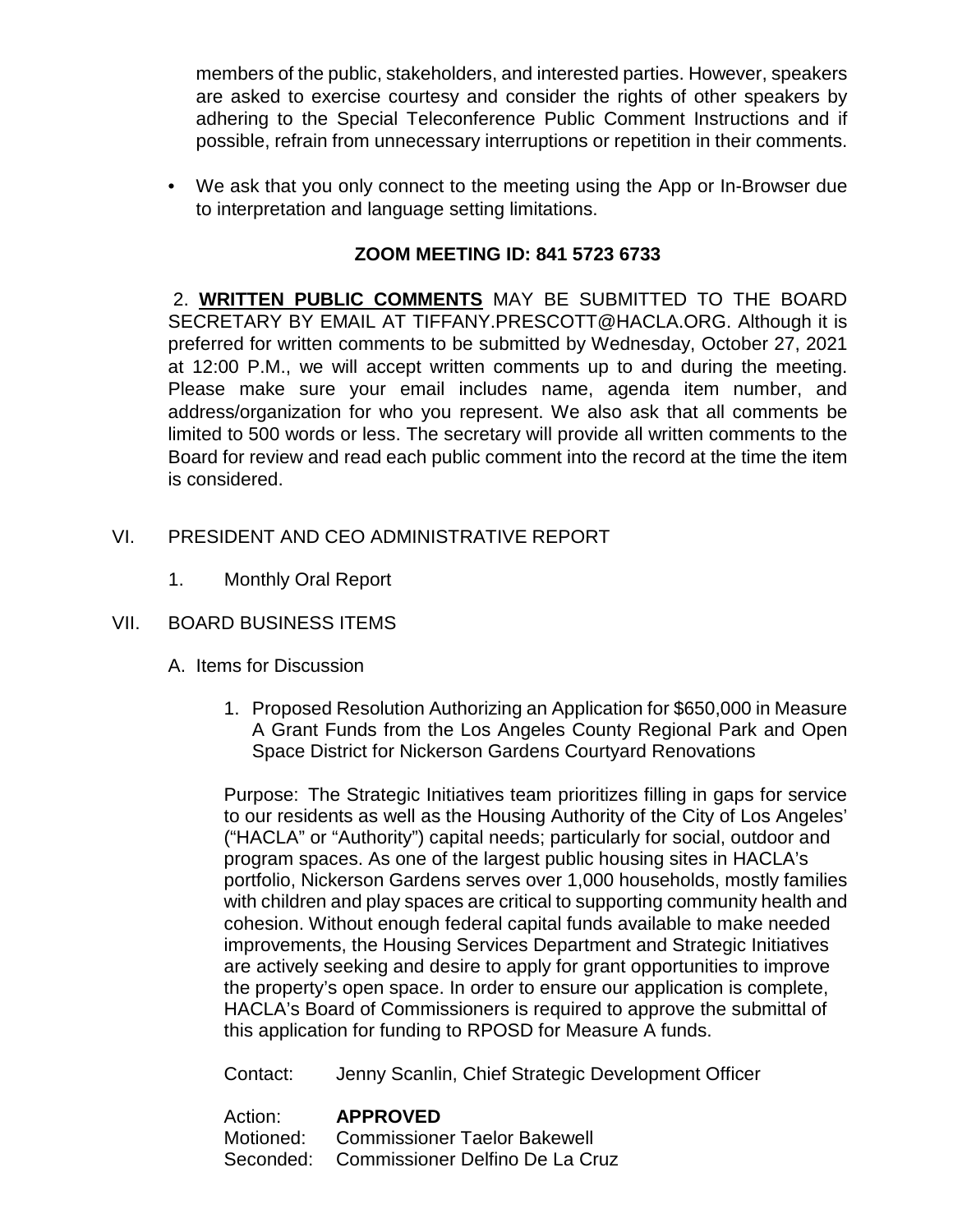4 AYES, 0 NAYS, 3 ABSENT (Hooper/Cadena/Tenenbaum), Motion Carried

2. Proposed Resolution Authorizing an Application for \$700,000 in Measure A Grant Funds from the Los Angeles County Regional Park and Open Space District for Improvements to Construct a Linear Park Along the Harbor Boulevard Waterfront Promenade Between 1<sup>st</sup> and 3<sup>rd</sup> Streets in Partnership with the Port of Los Angeles, the City of Los Angeles and the U.S. Housing and Urban Development Department

Purpose: Approve the filing of a grant application with the Los Angeles County Regional Park and Open Space District ("RPOSD") to receive \$700,000 in Measure A funds for improvements to create a linear park activating the Waterfront Promenade bike and walking trail on property owned by the City of Los Angeles Harbor Department ("Port of Los Angeles"), on the east side of Harbor Boulevard between 1st Street and 3rd Street in San Pedro ("Harbor Boulevard Parkway"). Harbor Boulevard Parkway is nearby HACLA's Rancho San Pedro development, and the improvements will directly benefit Rancho San Pedro residents. Approval by the applicant's governing body is required by RPOSD for receipt of the funds.

Contact: Jenny Scanlin, Chief Strategic Development Officer

### Action: **APPROVED** Motioned: Commissioner Delfino De La Cruz Seconded: Commissioner Dan Tenenbaum

5 AYES, 0 NAYS, 2 ABSENT (Hooper/Cadena), Motion Carried

3. Proposed Resolution Approving the Acquisition of the Following Two (2) Real Property Assets at Fair Market Value: (1) 5050 W. Pico Boulevard, Los Angeles, California 90019, for \$36,500,000, and (2) 10247 Variel Avenue, Los Angeles, California 91311, for \$14,400,000, in Response to the California Department of Housing and Community Development's ("HCD") Notice of Funding Availability for the Second Round of the Homekey Program in Partnership with the City of Los Angeles; Approving and Authorizing the Execution and Delivery of All Related Documents, Certificates and Agreements; Including Purchase and Sale Agreements, and HCD Standard Agreements; Making a Determination That These Acquisitions are Exempt From Environmental Review Under the California Environmental Quality Act; and the Undertaking of Various Actions in Connection Therewith

Purpose: To allow the Housing Authority of the City of Los Angeles ("HACLA" or "Authority") to purchase two (2) newly-constructed multifamily properties (each a "Property," and together the "Properties") in response to the State of California ("State") Department of Housing and Community Development's ("HCD") Notice of Funding Availability ("NOFA") for Round 2 of the Homekey Program ("Homekey"). Actions are required to be taken at this time in order to meet the contingency requirements for Board of Commissioners' consideration within sixty days of the execution of the respective Purchase and Sale Agreements.

Contact: Geoffrey Moen, Director of Development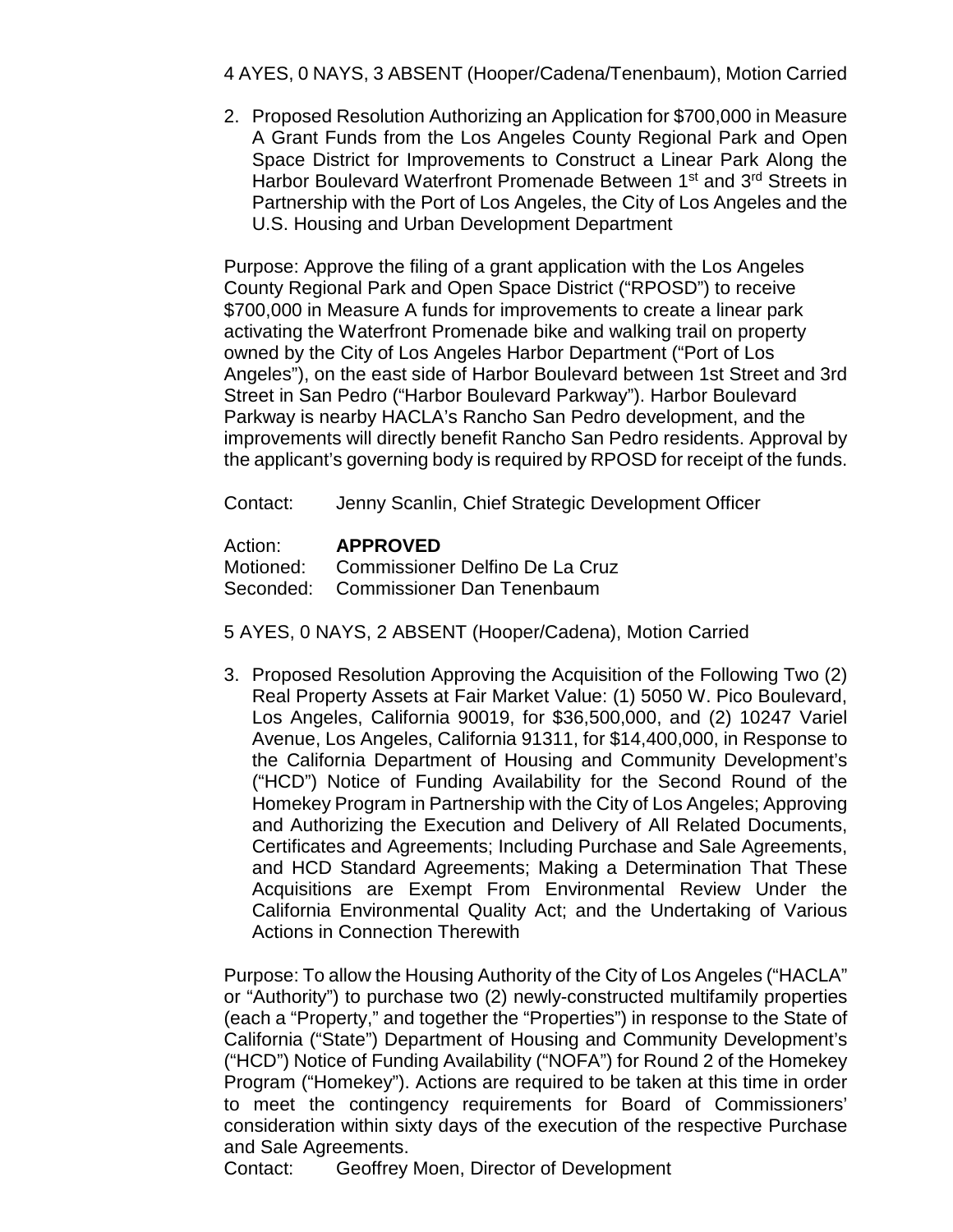Action: **APPROVED** Motioned: Commissioner Dan Tenenbaum Seconded: Commissioner Delfino De La Cruz

5 AYES, 0 NAYS, 2 ABSENT (Hooper/Cadena), Motion Carried

4. Presentation on "Recruitment Strategies- Transforming HACLA to an Employer of Choice"

Contact: Annie Markarian, Director of Labor & Employee Relations

5. Digital Connectivity Update

Contact: Jenny Scanlin, Chief Strategic Development Officer

6. Information Technology Initiatives 2021 Annual Update

Contact: Luis Yataco, Director of Information Technology

7. Capital Improvements at Public Housing Sites 2021 Annual Update

Contact: Marisela Ocampo, Director of Public Housing

B. Consent Items

Routine business items are assigned to the consent agenda. These items will be approved by the Board in one motion. A Commissioner may request any consent agenda item be removed, discussed or acted upon separately. Items removed from the consent agenda for separate action will be considered in the "Excluded Consent Items" section below.

1. Proposed Resolution Authorizing the President and CEO, or Designee, to Execute Amendment No. 3 to the Legal Services Contract with Goldfarb & Lipman, LLP (HA-2019-133NF) to Increase the Maximum Payment Obligation by \$500,000, for a Total Contract Amount Not-to-Exceed \$1,500,000

Purpose: To authorize a \$500,000 increase in the maximum payment obligation under the legal services contract with Goldfarb and Lipman, LLP ("Goldfard") for the continuation of specialized legal services to the Housing Authority on an as-needed basis, and to restore the President and CEO's contracting authority of up to \$250,000 should the contract require further amendment.

Contact: Howard Baum, Deputy General Counsel

Action: **APPROVED** Motioned: Commissioner Dan Tenenbaum Seconded: Commissioner Ana Bryan

5 AYES, 0 NAYS, 2 ABSENT (Bakewell/Cadena), Motion Carried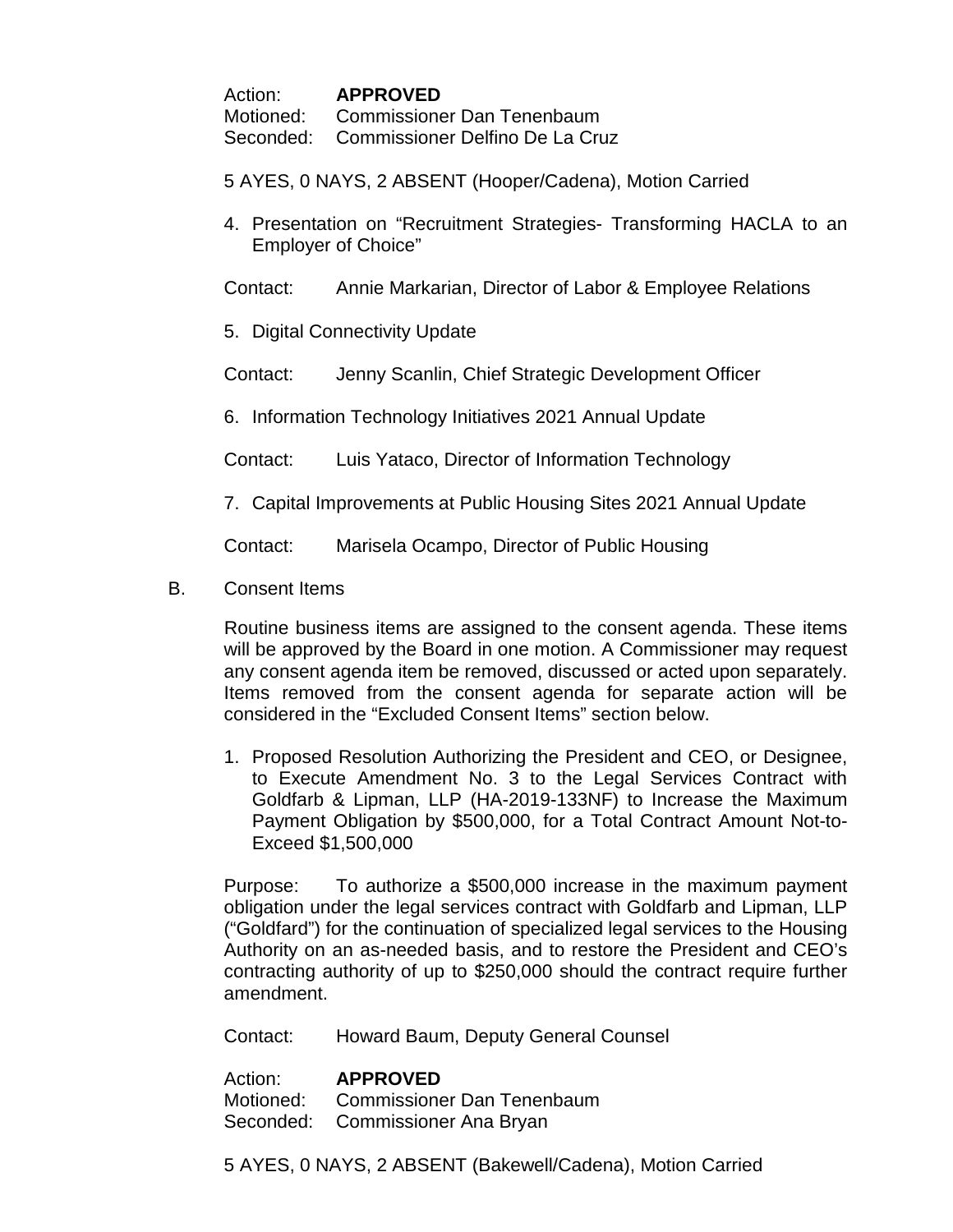3. Proposed Resolution Authorizing the President and CEO, or Designee, to Execute a Contract with First Fire Systems Inc., for Services Related to Security, Fire, Life and Safety Alarm Systems and Fire Extinguishers and Fire Suppression Systems for a Total Contract Amount Not to Exceed \$577,762 Pursuant to Award Under IFB No. HA-2021-111-NF for an Initial One Year Term with Four One-Year Options to Extend

Purpose: To award a contract that furnishes all labor, materials, supplies, and equipment necessary to perform routine preventative maintenance, repairs, inspection and testing, and monitoring of the security and fire, life and safety alarm systems, and the fire extinguishers and fire suppression systems (collectively, "Security, Fire, Life and Safety Systems") located at HACLA's administrative offices.

Contact: Tina Smith-Booth, Director of Asset Management

Action: **APPROVED**<br>Motioned: Commissione Commissioner Dan Tenenbaum Seconded: Commissioner Ana Bryan

5 AYES, 0 NAYS, 2 ABSENT (Bakewell/Cadena), Motion Carried

4. Proposed Resolution Authorizing the Allocation of Six Hundred Fifty (650) Section 8 Housing Choice Vouchers for the Permanent Supportive Housing Program Component of the Project-Based Voucher Program to Maximize Applications to the 2021 State of California Department of Housing and Community Development Project Homekey NOFA for Projects, Round 2

Purpose: To assist in the creation of permanent supportive housing for extremely lowincome and very-low income homeless and chronicallyhomeless, and those atrisk of homelessness, including populations that may include special-needs, disabled individuals, families, transition-age youth (TAY), seniors, and veterans. HACLA proposes to make available Project-Based Vouchers (PBV's) to support operating income for applications to the 2021 State of California Department of Housing and Community Development (HCD) Project Homekey NOFA for projects, Round 2.

Contact: Carlos VanNatter, Director of Section 8

Action: **APPROVED**

Motioned: Commissioner Dan Tenenbaum Seconded: Commissioner Ana Bryan

5 AYES, 0 NAYS, 2 ABSENT (Bakewell/Cadena), Motion Carried

5. Proposed Resolution Authorizing the President and CEO, or Designee, to Execute a Contract with Interior Demolition, Inc., as the Lowest, Responsive and Responsible Bidder in Connection with the Demolition of Thirteen (13) Residential Structures Located in Phase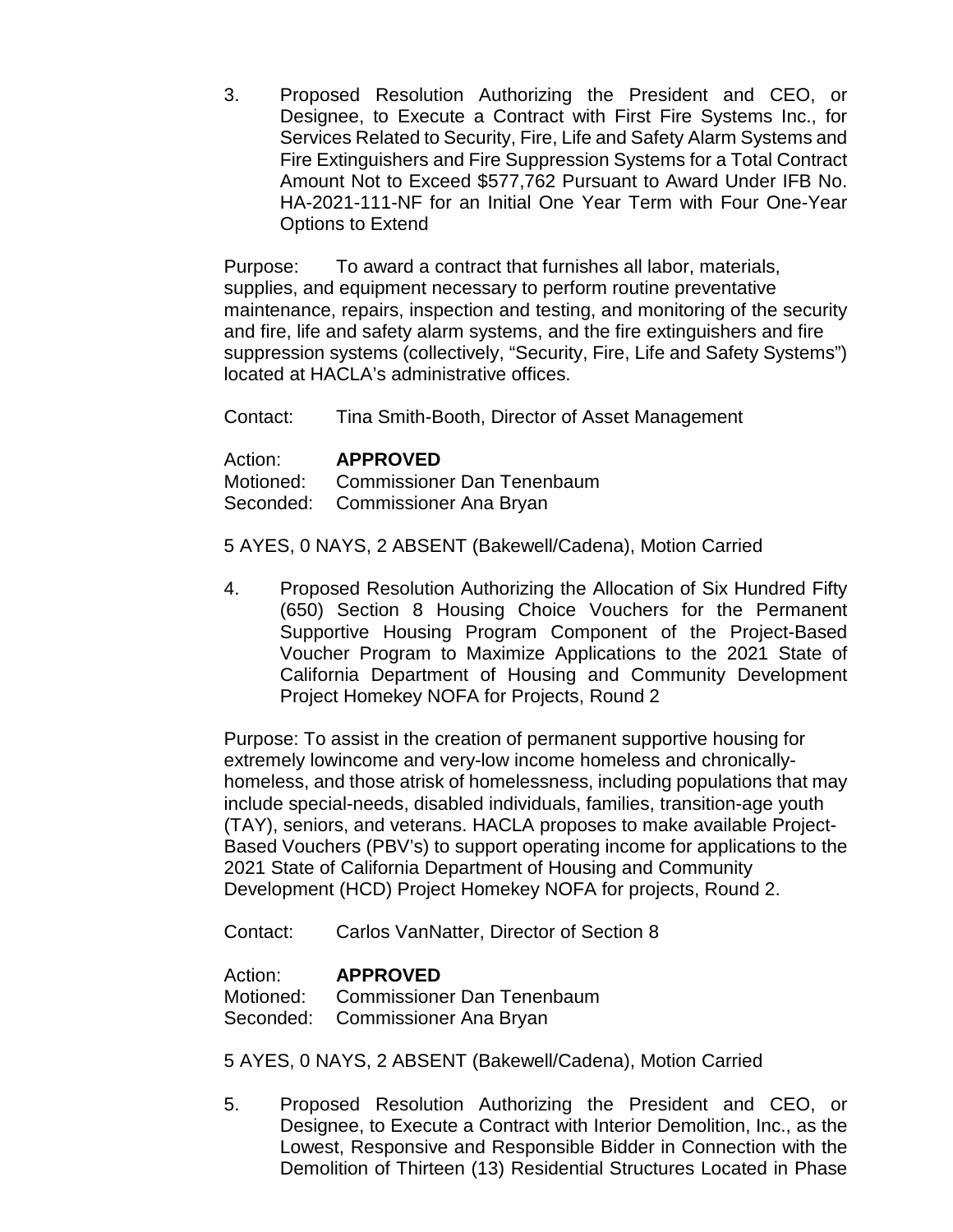P1, S7, and Area H2A and One (1) Surface Parking Lot at the Jordan Downs Public Housing Community Pursuant to Award Under IFB HA-2021-153 for a Total Contract Amount Not to Exceed \$2,152,666

Purpose: To initiate demolition activities at Jordan Downs Public Housing to remove thirteen (13) residential structures containing a total of eighty two (82) units, and one (1) surface parking lot, in order to facilitate the continued redevelopment of the site and efficiently manage the remaining public housing units and the safety of residents during the redevelopment process.

Contact: Geoffrey Moen, Director of Development

Action: **APPROVED** Motioned: Commissioner Dan Tenenbaum Seconded: Commissioner Ana Bryan

5 AYES, 0 NAYS, 2 ABSENT (Bakewell/Cadena), Motion Carried

6. Proposed Resolution Approving Submission of an Application for Property Retention of Mendez School Property to the U.S. Department of Housing and Urban Development (HUD) and the Undertaking of Various Actions in Connection Therewith

Purpose: Authorize the President and CEO of the Housing Authority of the City of Los Angeles (the "Authority" or "HACLA"), or designee, to submit a property retention application to the U.S. Department of Housing & Urban Development ("HUD") that seeks removal of the Public Housing Declarations of Trust ("DOTs") from the parcels that the Authority ground leased to the Los Angeles Unified School District ("LAUSD") for the development of the Felicitas and Gonzalo Mendez Learning Center School ("Mendez Learning Center").

Contact: Geoffrey Moen, Director of Development

Action: **APPROVED**<br>Motioned: Commissione Commissioner Dan Tenenbaum Seconded: Commissioner Ana Bryan

- 5 AYES, 0 NAYS, 2 ABSENT (Bakewell/Cadena), Motion Carried
- 7. Rose Hill Courts Quarterly Report, Q3 2021

#### **Receive and File**

Contact: Geoffrey Moen, Director of Development

Action: **APPROVED** Motioned: Commissioner Dan Tenenbaum Seconded: Commissioner Ana Bryan

5 AYES, 0 NAYS, 2 ABSENT (Bakewell/Cadena), Motion Carried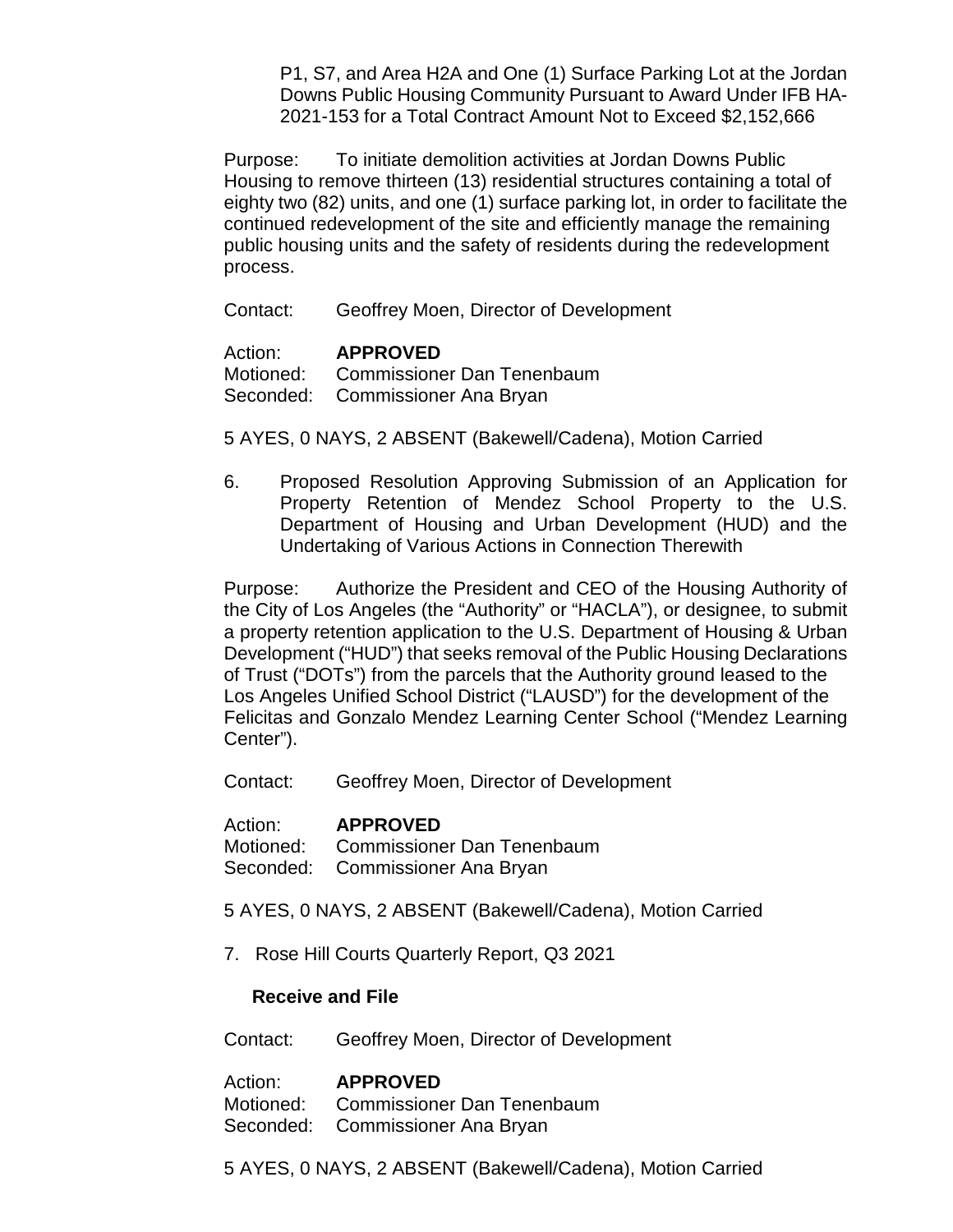8. Pueblo Del Sol Quarterly Report, Q3 2021

#### **Receive and File**

Contact: Geoffrey Moen, Director of Development

Action: **APPROVED** Motioned: Commissioner Dan Tenenbaum Seconded: Commissioner Ana Bryan

5 AYES, 0 NAYS, 2 ABSENT (Bakewell/Cadena), Motion Carried

9. Jordan Downs Quarterly Report, Q3 2021

### **Receive and File**

Contact: Geoffrey Moen, Director of Development

| Action: | <b>APPROVED</b>                      |
|---------|--------------------------------------|
|         | Motioned: Commissioner Dan Tenenbaum |
|         | Seconded: Commissioner Ana Bryan     |

5 AYES, 0 NAYS, 2 ABSENT (Bakewell/Cadena), Motion Carried

- C. Excluded Consent Agenda Items B2
	- 1. Proposed Resolution Authorizing the President and CEO, or Designee, to Execute Contracts with the Following Five Vendors: 1) Aurora Industrial Hygiene, 2) Lead Tech Environmental, 3) Atlas Technical Consultants, LLC., 4) Citadel EHS, and 5) EFI Global, Inc., each for a One-Year Contract Term with Four One-Year Options to Extend, in Amounts Not-to-Exceed \$500,000, for Environmental Consulting Services Pursuant to Awards Under RFP HA-2021-110

Purpose: Authorize the President and CEO, or designee, to execute contracts with each of the following five (5) environmental consulting firms: 1) Aurora Industrial Hygiene, 2) Lead Tech Environmental, 3) Atlas Technical Consultants, LLC., 4) Citadel EHS, and 5) EFI Global, Inc., to perform environmental consulting services in relation to lead-based paint (LBP) and materials that contain lead, asbestos-containing materials (ACM), and other forms of hazardous materials/substances (OHS). The consulting services include: testing, sampling, surveying, laboratory analysis, inspections, risk assessments, monitoring, oversight and design of methodologies, specifications and plans. The five (5) contracts are each for an initial one (1) year term with four (4) one-year options to extend. It is advantageous for the Housing Authority of the City of Los Angeles ("HACLA") to award the five recommended contracts, each with an amount not to exceed \$500,000, in order to ensure HACLA has sufficient and timely environmental consulting services.